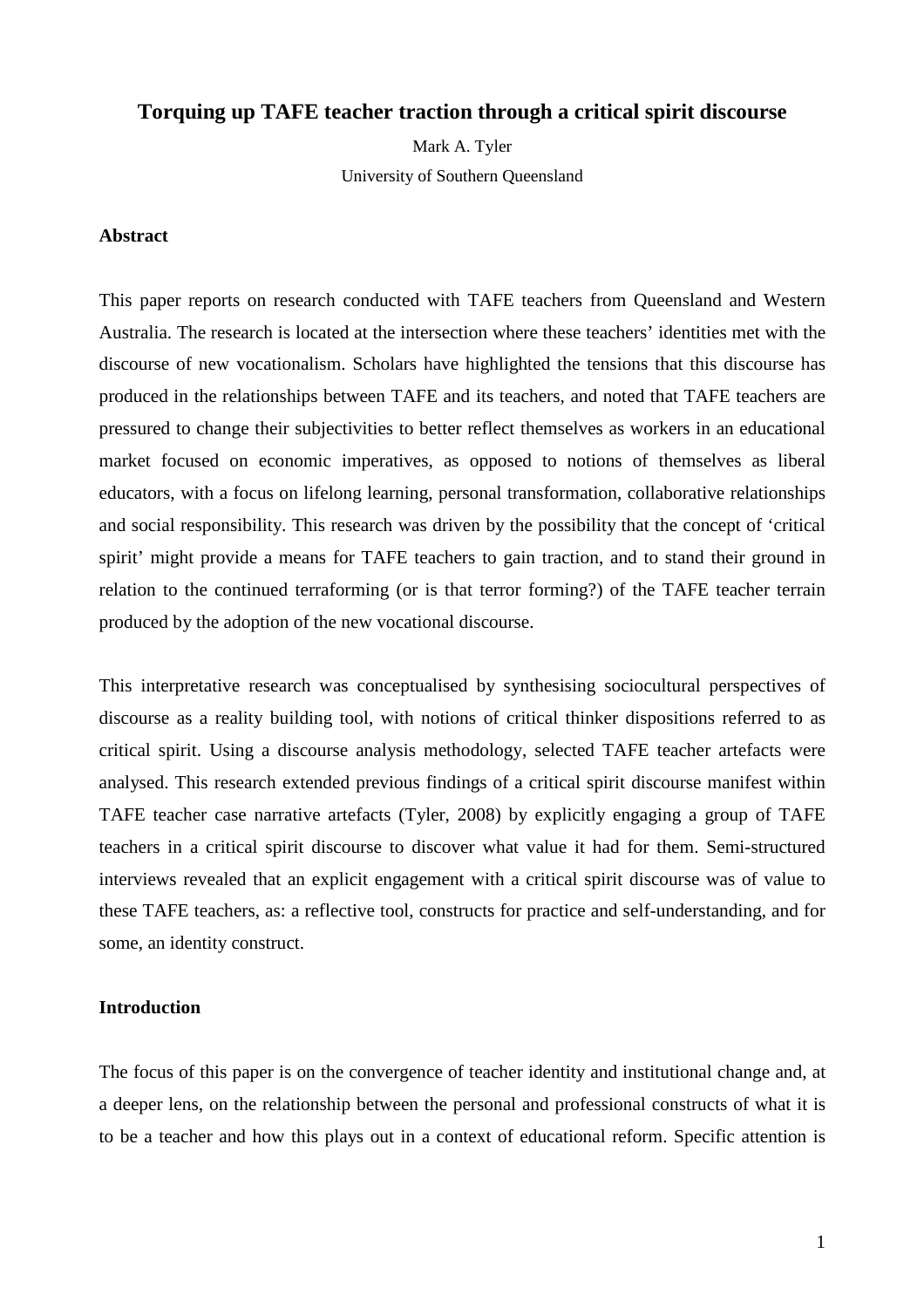paid to Technical and Further Education (TAFE) teachers and the institutional environment in which they work. Critical spirit (Oxman-Michelli, 1992; Siegel, 1988, 1993) is the theoretical construct for the research. In particular, the research focuses on TAFE teachers' engagements with manifestations of critical spirit in relation to their work environments.

### *Context*

The work world of TAFE teachers is changing. The impact of economic rationalism and its collaborator new vocationalism (for example, Ball, 1994; Grubb, 1996) in manipulating the topography of the vocational education and training (VET) sector in Australia has been significant (Butler, 1997; Chappell, 1998, 1999; Darwin, 2004; Harris, Simons, & Clayton, 2005; Hawke, 1997; Marginson, 1994, 1997; Seddon & Marginson, 2001). How TAFE teachers go about dealing with the educational reform of new directions, policies and curriculum at TAFE level, and how this impacts upon their identity formation, are of significance in this paper.

The scope, depth and impact of these changes to the world of TAFE teachers and the effects of these changes on their personal and professional lives have been weighty. Harris, Simons and Clayton (2005) in a major study of VET practitioners, of whom TAFE teachers as a group occupy a majority presence, stated "changes to the VET system have required shifts in practitioners' habits, beliefs, values, skills and knowledge" (p. 10). Of note in this study is the authors' reporting that the VET practitioners from public providers, as TAFE teachers are, "all reported negative feelings…" towards these sectoral changes (p. 10). Indeed, this is also borne out in research carried out by researchers such as Childs (2000), Chappell (1998, 1999), Grabau (1999) and Kronemann (2001a, 2001b), all of who reported the positions of marginalisation experienced by TAFE teachers. Chappell arguably summed up the context of change that TAFE teachers have been experiencing when he stated that TAFE teachers are being asked "…to change their identity" (1999, p. 3).

The intentions of a series of forums conducted by McKenna and Mitchell (2006) as a part of the Reframing the Future (Department of Education, Employment and Workplace Relations, 2008) strategy aimed at professional development for educational change by capacity building within the VET workforce, was on looking towards "strengthen[ing] a sense of professional identity" (p. 2). This is an aspiration that this paper also shares. For this paper, it is about seeking to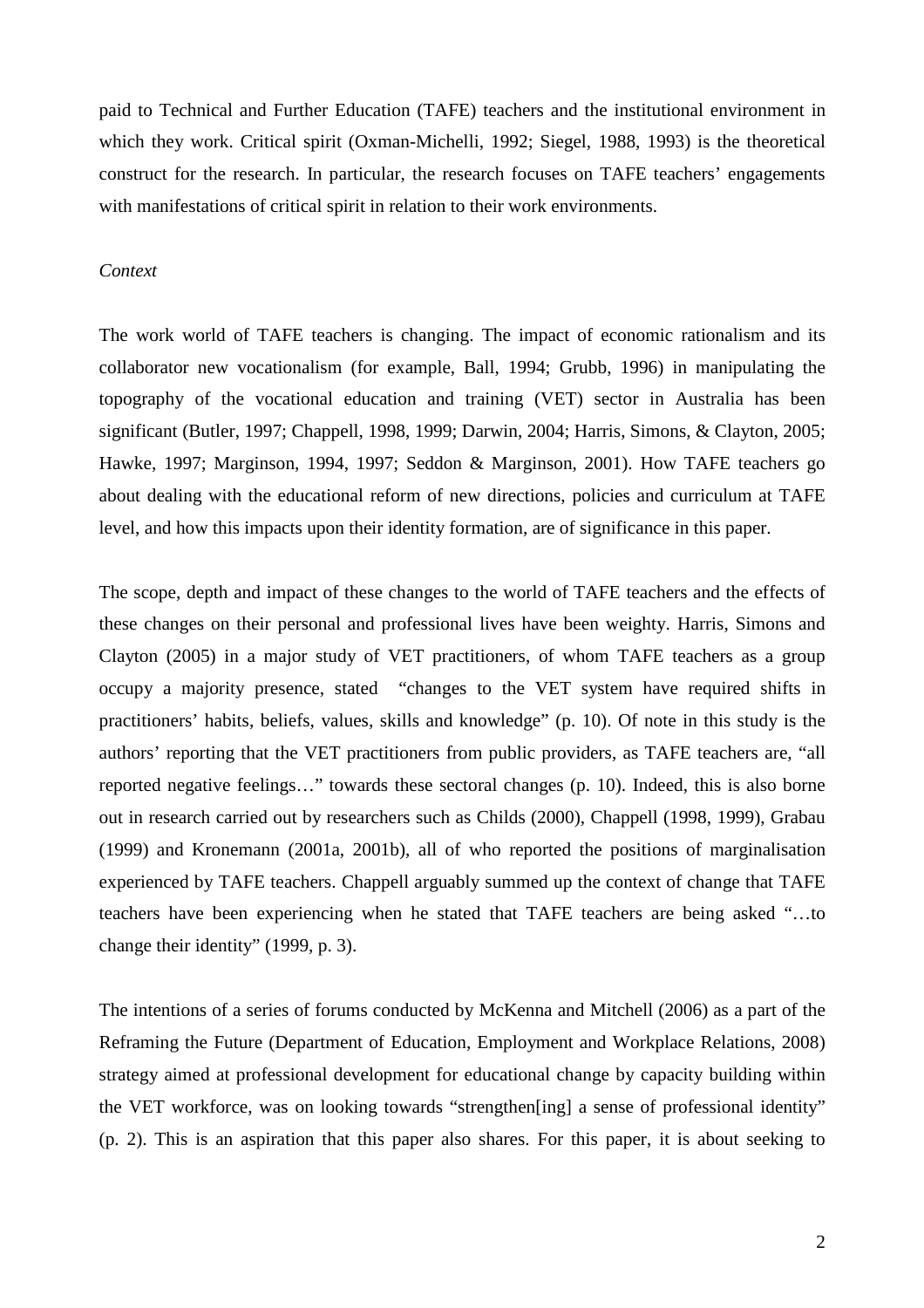strengthen the subjective positions that TAFE teachers hold about themselves in relation to both personal and professional identities within the context of their world of work.

## *Conceptual position*

The conceptual framework guiding this research into TAFE teacher identities as it faces and is buffeted by the winds of vocational education reform is the concept of critical spirit. Critical spirit emerged from the literature on critical thinking. It is not abilities or skills that are the focus, but rather the personal traits, character or ways of being that motivate individuals to avoid "…thoughtless intellectual compliance and passivity" (Oxman-Michelli, 1992, p. 1). As a researcher, I was particularly drawn to Oxman-Michelli's (1992) concept of critical spirit that revolves around five major elements:

Independence of mind, in the sense of intellectual autonomy, self-understanding, selfconfidence, and courage;

Openmindedness, in the sense of alert curiosity, attentiveness, the spontaneous outreaching for alternative perspectives, intellectual flexibility and the willingness to suspend judgment; Wholeheartedness, that is, enthusiasm and perseverance in pursuit of an intellectual goal; Intellectual responsibility, in the sense of objectivity, integrity and humility, as well as confidence in and a commitment to the process and the consequences of reason, and Respect for others, in terms of sensitivity, empathy, fairmindedness, readiness to listen, [and] willingness to consider the other's point of view. (Oxman-Michelli, 1992, p. 5)

I wondered if critical spirit as a concept, way of being, discourse, or tool could be used by TAFE teachers to increase their understandings of themselves, and open up avenues for the enactment of new subjectivities that might increase their agency within the mentioned sea of change. To this end, I was guided by the research question:

How might an explicit engagement with and reflection upon a critical spirit discourse be of value to particular TAFE teachers in relation to their identity and their relationships with TAFE as an organisation?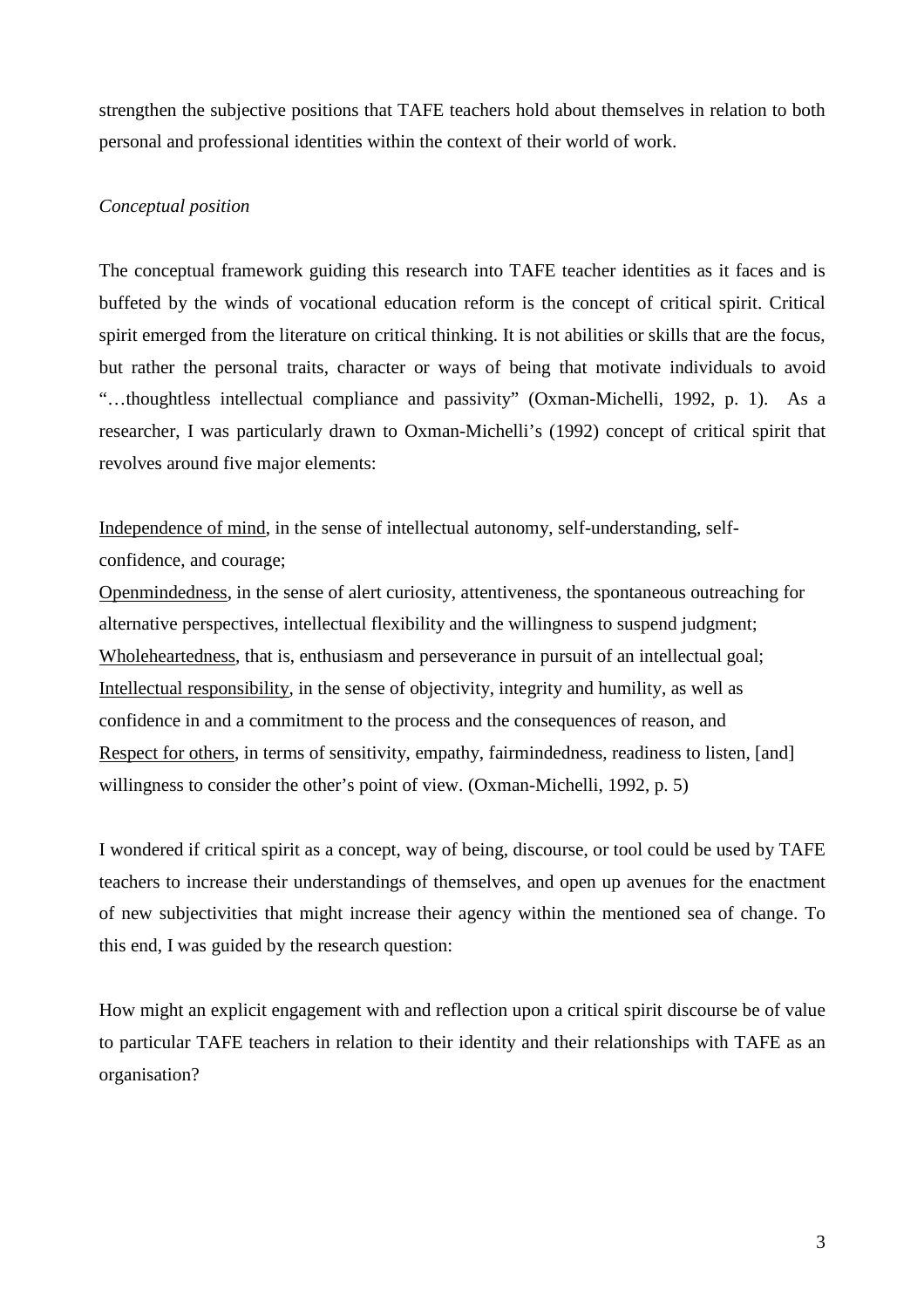This research took a post-structualist perspective that holds the notion of multiple subjectivities as opposed to identity as an unchanging singularity learning new social roles (Nias, 1997). Identity formation occurs and continues to occur within a historical framework where meaning and experience continually interact. An individual's experience is interacting with her or his meaning making and *vice versa* within a discourse (Foucault, 1984). Hence self-knowledge, an understanding of one's identity, comes from individuals interrogating their experience in "a shifting [discursive] space where narratives of subjectivity meet the narratives of culture" (Zembylas, 2003, p. 221). Into the discursive space of TAFE teachers I placed notions of critical spirit. The tension between the post-structural position of multiple identities and the arguably essentialised position of critical spirit was dealt with by (a) ensuring that the notions of critical spirit discussed were a heterogeneous product of the literature, researcher interpretations, and participant interpretations, and (b) attending to data that spoke to the nuanced possibilities that emerge from participant explicit engagement with these notions of critical spirit and other subjectivities that might emerge. To this end I deployed Gee's (1999, 2005) theory and method of discourse analysis to explore "how language gets recruited 'on site' to enact specific social activities and social identities" (p. 1). I took Gee's position that it is "through language [that we] enact a specific social identity" (p. 4). Hence, within this project, the participant TAFE teachers were considered to be constructing identities in relation to: a critical spirit discourse, and their relationships with TAFE and the discourse of new vocationalism.

### **Research method**

The participants in this research were TAFE teachers from various institutes in Queensland and Western Australia. These teachers were studying part-time at the University of Southern Queensland undertaking programs in pre-service teaching. The research reported in this paper is an adjunct to a larger PhD research project.

In the larger project, 40 case narrative artefacts were collected. From this sample 20 were selected on the basis of how well they fell within the evocative writing style articulated by Richardson (1994) as the "*narrative of the self*" (p. 521; *emphasis in original*). These 20 authors were contacted. Eleven agreed to participate in the research. They gave permission to use their initial artefacts, and the collection of subsequent data through credibility checks (Elliott, Fischer & Rennie, 1999; Packer & Addison, 1989) and semi-structured interviews (Weiss, 1994). Due to participant attrition, seven interviews were conducted. These ranged in duration from 50 to 70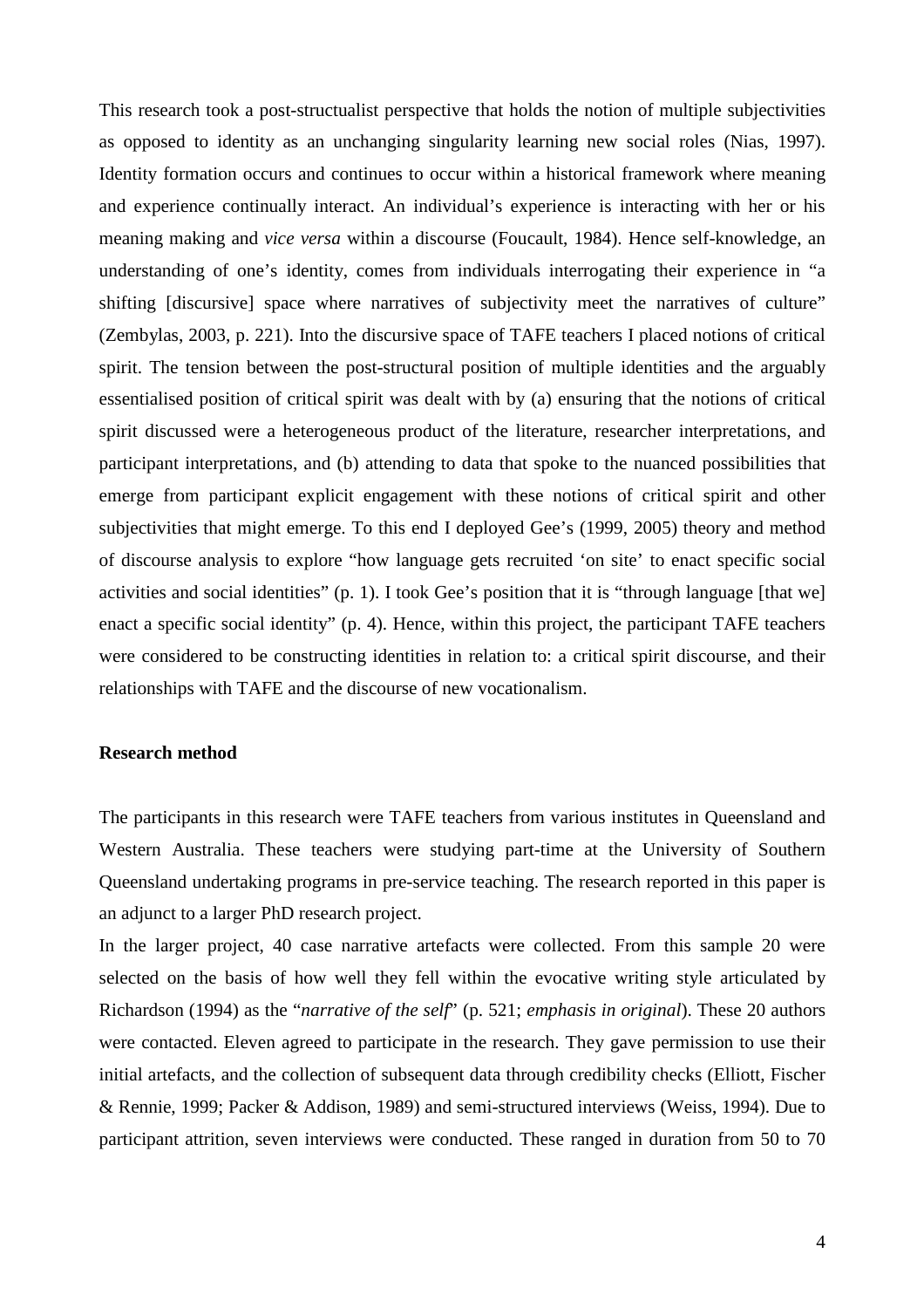minutes. Three were conducted face-to-face, two were telephone interviews and one was conducted using 'Skype', a peer-to-peer voice over Internet protocol. All interviews were audio recorded with the permission of the participants. It was from these interviews that the data was extracted for this paper.

To deploy discourse analysis as a method of analysis, I drew together Gee's (2005) questions in relation to reality building with language, and Oxman-Michelli's (1992) elements of critical spirit. The resultant answers from this synthesis enable me to build a critical spirit framework for explicating critical spirit from teacher discourse (Tyler, 2008a; Tyler, 2008b). Through overlaying this framework onto the TAFE teachers' case narrative artefacts, and through engaging with the participants through credibility checking, I began with these teachers explicit discussion around notions of critical spirit derived from perspectives found in the literature (for example, Oxman-Michelli's (1992), Siegel, 1988 and Paul, 1992) researcher interpretations, and their own interpretations. We engaged in a critical spirit discourse. The findings reported in this paper relate to the value of this critical spirit discourse in relation to their engagements with their world of work, how they built their identities as TAFE teachers, and how these enactments responded to a critical spirit discourse.

In Gee's (2005) account of the tasks of language, he noted that " … language-in-action is always and everywhere an active building process" (p. 10). Thus when we are communicating we are building the very situation that we are communicating about, and at the same time this situation is shaping the language that we use. In these interviews, the participants and I were building a reality—that is, an interview around notions of critical spirit, work and identities as a TAFE teacher.

### **Findings and discussion**

The findings revealed the realities that seven TAFE teachers had built within their respective interviews. These realities constituted conceptions around these TAFE teachers' contexts of work, their particular identities and their constructions in relation to an engagement with a critical spirit discourse. Common within these construction sites were instances of "recognition work" (Gee, 2005, p. 29) in relation to critical spirit. Also built were positions of tension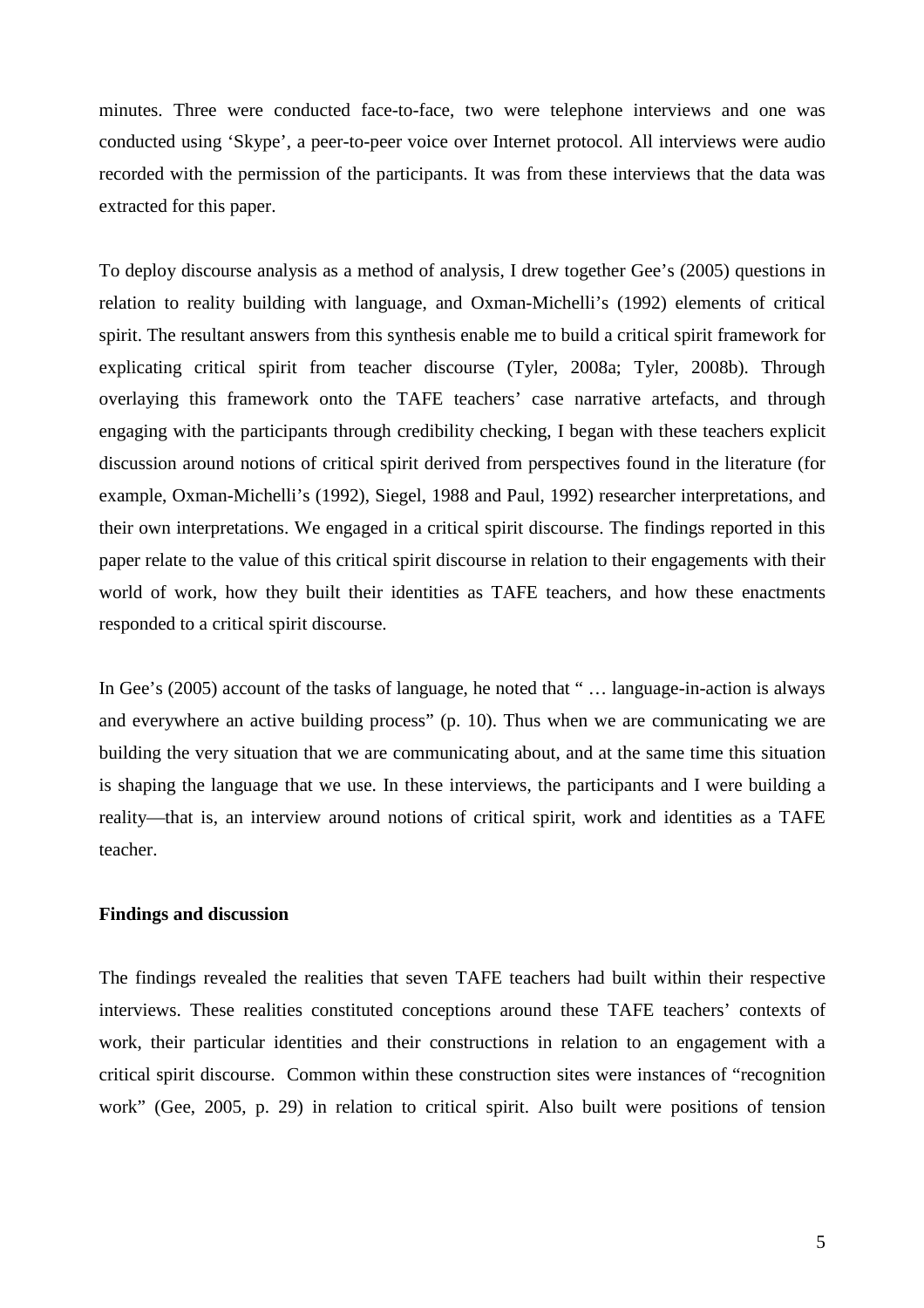between these teachers and TAFE as an organisation; tension between these teachers' notions of themselves and the collective notions of TAFE teachers built by the new vocational discourse.

# *The value of a critical spirit discourse to particular TAFE teachers*

Table 1 summarises the articulated value positions that these TAFE teachers held in relation to critical spirit. In the left hand column are the value positions that emerged from an explicit engagement with a critical spirit discourse, whilst in the right hand column are examples of particular teacher discursive chunks (Gee, 2005) from which these positions emerged.

| The value of critical spirit                         | <b>Examples of participant discursive chunks</b>    |
|------------------------------------------------------|-----------------------------------------------------|
| Valuable as a reflective tool to:                    | [J]ust makes you think more in depth about what     |
| review one's teaching practice;                      | you're doing."                                      |
| improve one's thinking;                              |                                                     |
| align what one would like to achieve                 | 'Me thinking about how I think."                    |
| with what one achieves; and                          |                                                     |
| achieve authenticity.                                | 'For one, it makes people be honest about what      |
|                                                      | they are – what they are actually achieving."       |
| Valuable as a construct to increase understanding of | 'I could see myself in some of those aspects."      |
| self by:                                             |                                                     |
| making tacit knowledge about practice                | 'Because you're able to think, "That's              |
| and self-explicit;                                   | what that is, and that's why I behaved the way I    |
| validating self; and                                 | $\text{lid.}^{\cdots}$                              |
| identifying what one is good at.                     |                                                     |
|                                                      | 'I think it highlighted something                   |
|                                                      | subconsciously that I'd thought about."             |
|                                                      | [A] lot of those things I was doing automatically,  |
|                                                      | inbeknown to myself."                               |
|                                                      | 'I suppose it was a way of saying, "I am on the     |
|                                                      | right track. Maybe my attitudes to what I'm doing   |
|                                                      | $\therefore$ are – were okay.""                     |
| Valuable as a construct of practice by:              | Critical spirit  that makes us  want to improve     |
| enabling greater self-confidence<br>and              | yourself [sic], and to try to give the students the |
| nence efficacy;                                      | best outcome."                                      |

**Table 1: The value of critical spirit to particular TAFE teachers**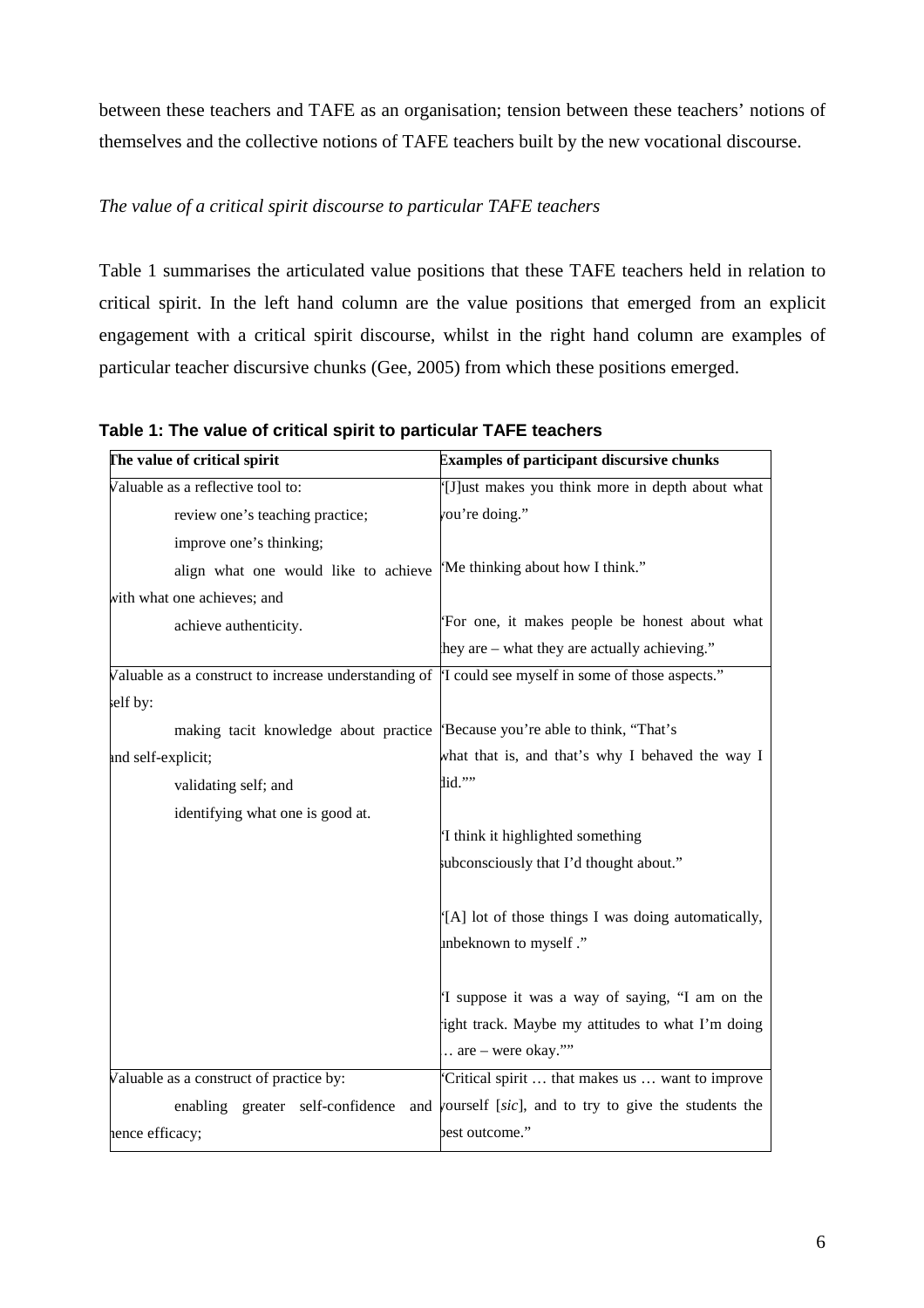| contributing a particular teaching style;  |                                                        |
|--------------------------------------------|--------------------------------------------------------|
| providing a model for practice;            | 'It kind of leads to a change in my teaching style."   |
| make explicit<br>positive<br>helping<br>to |                                                        |
| eaching practices in others; and           | '[W] hat I'd like to do is to pick out the elements of |
| providing a means to contest compliance    | llifferent teachers."                                  |
| and conformity.                            |                                                        |
|                                            | '[C]ritical spirit, somehow, fights compliance."       |
| Valuable as an identity by offering:       | They were words I could incorporate into               |
| a positive public label; and               | lescriptions for other people."                        |
| a professional identity.                   |                                                        |
|                                            | Critical spirit to me is something inside that makes   |
|                                            | us do certain things or want to do things a certain    |
|                                            | .",way                                                 |

What also emerged were positions of circumspection in relation to an engagement with a critical spirit discourse. Some heed was in relation to having time to use critical spirit constructs in dayto-day practice. Some participants noted that they were "time poor". For one teacher, "in survival mode" whilst attempting to deal with the heavy workload placed on her by audits, the deployment of, or undertaking reflection using critical spirit became less of a priority. This teacher's circumspection appeared as a note of caution. Having aligned herself with critical spirit, she suggested that one should take care with its deployment, suggesting that deploying critical spirit makes one more visible to surveillance by those who wield prescriptive managerialist practices, leaving oneself open to excessive control, a control that in turn subverts one's professionalism. In an interview with another teacher, discussion on the elements of *independence of mind* and *openmindedness* led this TAFE teacher to suggest that "speaking your mind" and "openly seeking variety" to methods of implementing curriculum made her a target, "the eye of Mordor, and its wrath turns toward you, you learn to shut up or leave to survive."

## *Relationships with TAFE*

The strain in the relationships between the majority of these teachers and TAFE was articulated in terms of their relationship with its bureaucracy and certain managerial practices. One teacher's relationship was the most fractious, influencing her to leave her full-time position, whilst others to a lesser extent articulating their perspectives as one in which TAFE was complicit with their respective levels of self-confidence about themselves as teachers. Furthermore, they positioned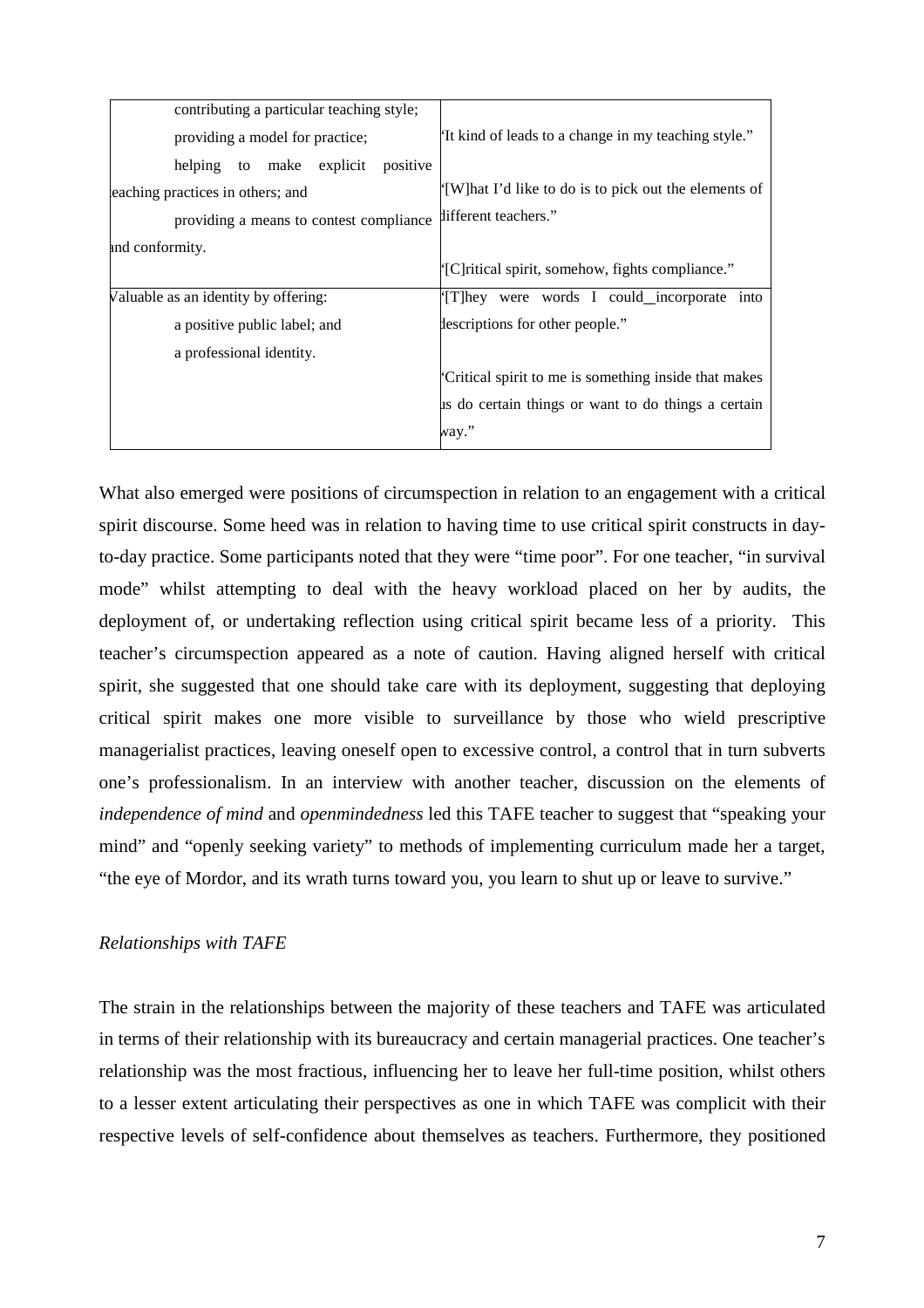the TAFE bureaucracy as thwarting their efforts to enact their own particular identities as 'good' teachers and the activities of 'good' teaching.

In two interviews the teachers assembled a more encouraging relationship with TAFE. While these teachers too acknowledged the stress of being 'thrown in the deep end', they constructed identities that presented them as capable and less affected by the degree of the challenge presented by the bureaucracy. With these teachers their level of agency did not seem as subjugated by their relationship with TAFE.

One teacher assembled a most positive relationship with TAFE. With this teacher there was a slight awkwardness with TAFE's bureaucracy, but central to this relationship was a particular opportunity that TAFE provided. For this teacher it was an opportunity to enact a vital personal teaching identity in relation to his engagement with the Indigenous people of northern Australia. It appeared that there were particular conditions that allowed this identity to flourish, one of which appeared connected to his claim that TAFE actively recruited him, not *vice versa*.

Revealed were instances of these teachers being socially situated by the discourses in which they were immersed (see for example Miller Marsh, 2002b). The interviews were instances of "... language get[ting] recruited on site, to enact specific social activities and social identities" (Gee, 1999, p. 1). There was evidence of historical discourses shaping identities (Webb, 2005) – for example, one teacher looking to emulate the particular qualities of teachers who had taught him as an apprentice, and to take on some notable teaching practices of senior teachers with whom he had worked. Demonstrated also are instances of these TAFE teachers actively engaging in their own identity construction (Danielewicz, 2001). These identities appeared to be assembled from these teachers questioning their experience in instances where their "narratives of subjectivity" (Zembylas, 2003, p. 221) meet the narratives of their sociopolitical contexts. For example, one teacher constructed the identity of a passionate teacher who increased her knowledge and understanding of herself as a teacher through continually enacting the role, and another, positioned his identity as a capable teacher who coped relatively smoothly with the move from industry to the uncertainty of teaching.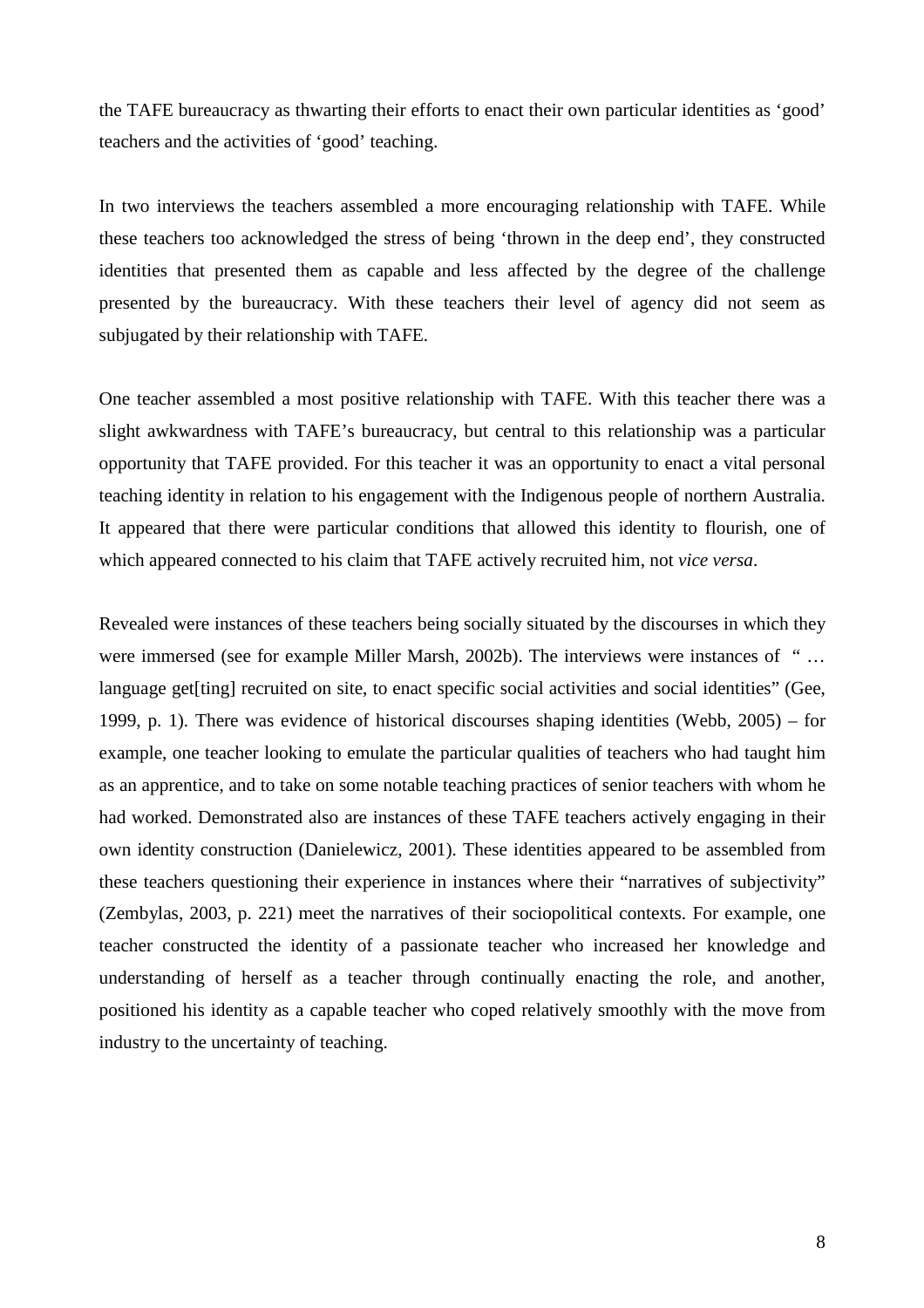Also within these data were illustrations of these teachers contesting the attempts of the new vocational discourse at positioning them as particular TAFE teachers – for example, positioning them: as TAFE teachers who focus solely on the skill or technique based aspects of teaching (Ramsey, 2000); as enactors of a teacher practice that aligns teacher suitability with an education market with its outputs of quantitative measurement (Seddon, 1998); as different from the traditional teacher identity—the teacher as a professional with specialised knowledge; and as exhibiting teaching identities that align with marketing, customer service, entrepreneurship and facilitators of learning (Black, 2005; Chappell, 1999; Harris & Simons, 2003). These teachers had built identities as teachers who do more than just teach prescriptive curriculum. Their 'more' was positioned as being closely associated with their students. "Going the extra step" for students in helping them with their transitions to jobs, and "passing on extra information" not covered in the curriculum to students was seen as essential. These identities resonated more with notions of themselves as liberal educators, with a focus on lifelong learning, personal transformation, collaborative relationships and social responsibility.

These teachers also contested the new vocational discourse's notion that, to enact the role of a TAFE teacher within the VET training market a level four certificate in training and assessment with appropriate industry experience provided the necessary skills, knowledge and attitude to undertake the role. In the interviews these teachers, except one, explicitly voiced personal dissatisfaction with the level four VET training qualification, claiming it as unsatisfactory to their teaching identities. This desire for more satisfactory levels of training and professional development for themselves as teachers may also be a further expression of particular attitudes toward professional development programs in TAFE. Black (2005) noted that the TAFE head teachers whom he studied had strong negative responses to TAFE run professional development: "[R]esponses include[ed] the following: 'it's all crap'; 'learnt nothing'; 'an abuse of resources'; 'waste of time'; 'we were all treated like idiots'" (p. 5). Some participants in the study articulated that it was an attempt at brainwashing, because of the professional development's "emphasis on business and marketing related aspects at the expense of the classroom and pedagogy" (Black, 2005, p. 5).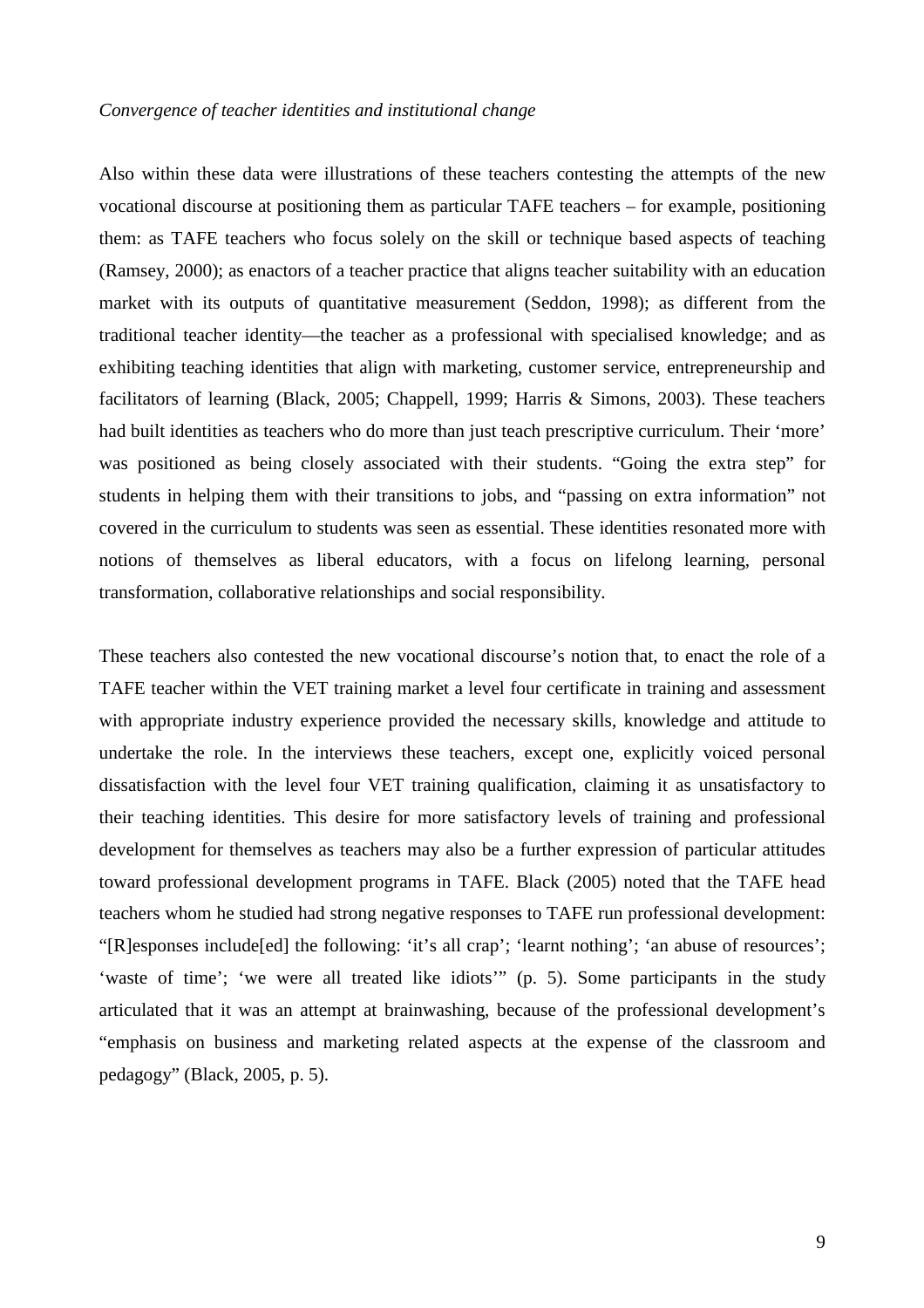In the course of this research, teachers' identities resonated with "a broader educational and social role based on … the primacy of the individual learner and the need for continuing vocational education" (Harris, Simons & Clayton, 2005, p. 20). This aligned with traditional notions of teachers that related to curriculum development and teaching, as opposed to notions of the entrepreneur teaching packaged curriculum in an education market (Angwin, 1997). All of the participants built teaching identities in which their students and their development were primary connectors within their individual notions of themselves as teachers. Examples included one teacher's picture of himself as an "enabler" who "help[s] people in remote communities … [to] develop and find their own aspirations", another teacher's as being a teacher "that can lead people to the enjoyment of learning what they're learning" and another's honesty in the "trust[ing] of [her] own decisions … and adapt[ing] to [the] different learning styles" of students.

Not all data positioned the new vocational discourse as a malefactor. In the work undertaken by Seddon and Brown (1997) can be seen instances where change in the nature of TAFE teachers' work had led to opportunities. This work has shown that the changes created by the new vocational discourse had been welcomed by some teachers and not by others. That also appeared the case with some of the teachers in this research. Four teachers showed instances of themselves building opportunities for the expression of certain personal teaching identities that resonated with TAFE and the new vocational discourse. Through this new version of TAFE: one created a space for himself as an expert in engaging with Indigenous Australians; another saw herself as a conduit between vocational education and tertiary education in the business and accounting professions; and another continued his passion for delivering vocational skills in the TAFE system – he stated: "I am also passionate about the TAFE system, fundamentally I think it works."

### **Conclusions**

The interviews reported in this paper were examples of these teachers doing discourse work (Miller Marsh, 2000a). Specifically, there were instances of a critical spirit discourse doing some work of a "transformative teacher identity discourse" (Alsup, 2006, p. 5) that enabled these teachers to traverse the complex terrain "between disparate personal and professional subjectivities" (p. 36).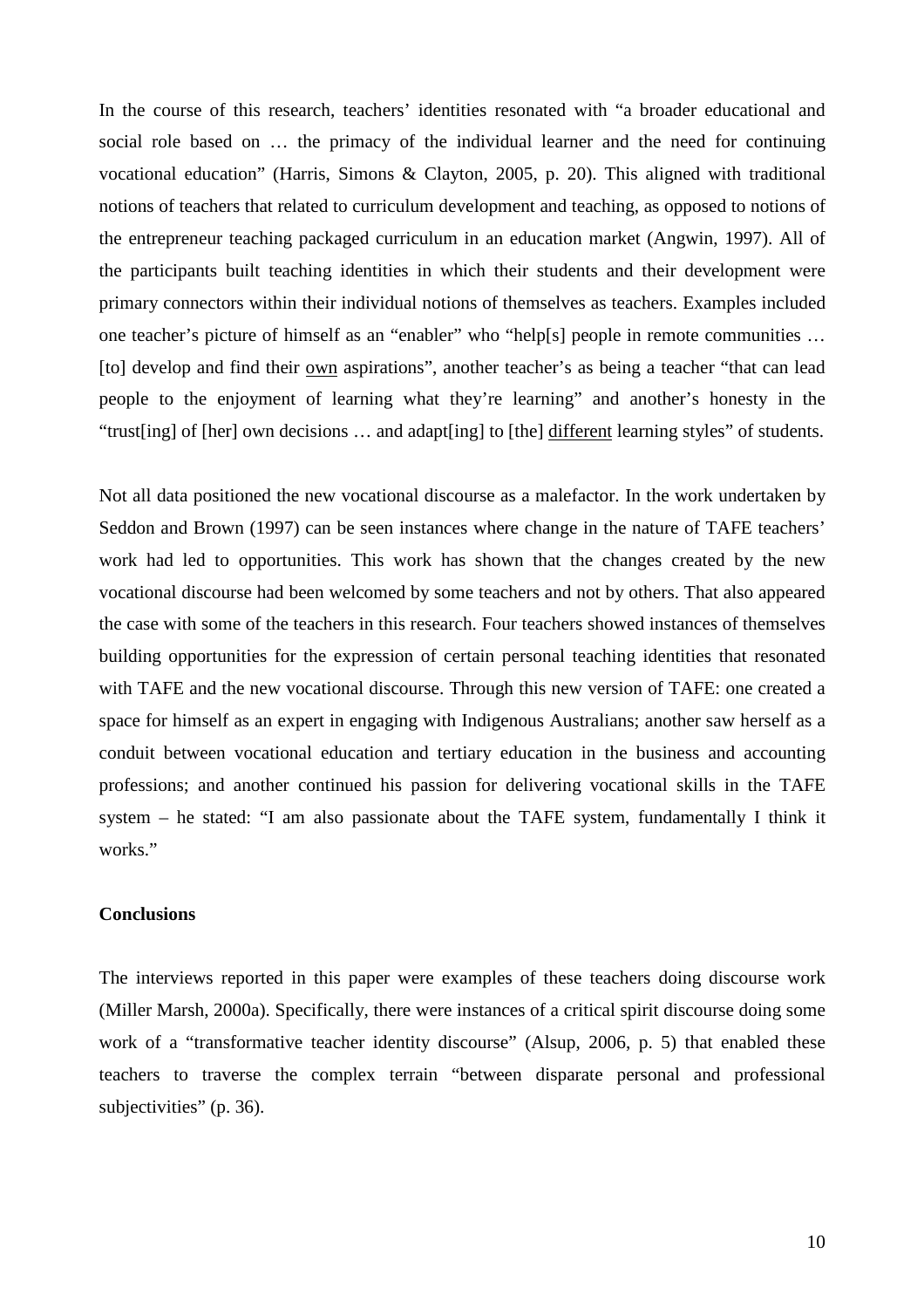These teachers reconstructed their subjectivities around various identity discourses—for example, that of a liberal educator and that of a neo vocational educator—they also engaged with and embraced those subjectivities that positioned themselves as teachers who enacted a critical spirit discourse. For example, one teacher aligned herself with critical spirit as a means to win back some self-confidence reported as lost owing to her experiences with TAFE, another used critical spirit as a means of doing his job better, and another crediting critical spirit as enabling a growing understanding of herself as a teacher as one who fosters self-determination in students as opposed to a teacher as one who simply delivers and assesses content.

The realities constructed in the reported interviews indicated particular dissonances existing for these TAFE teachers among their personal subjectivities as TAFE teachers, the subjectivities fostered by TAFE's enactment of the new vocational discourse and the subjectivity of being introduced to what was an arguably new discourse for them, a critical spirit discourse. It was within this terrain that these teachers did "identity work" (Alsup, 2006, p. 9) on their respective states of dissonance and also in "increasing their metacognitive awareness" (p. 9) of themselves that enabled them to increase traction on their individual agency as teachers.

## **References**

Alsup, J. (2006). *Teacher identity discourses*. Mahwah, NJ: Lawrence Erlbaum Associates.

- Angwin, J. (1997). Shifting boundaries of adult and vocational education. *Changing Education: A Journal for Teachers and Administrators, 3/4*(4/1), 1-5.
- Ball, S. (1994). *Education reform: A critical and post-structural approach*. Buckingham, UK: Open University Press.
- Black, S. (2005). TAFE head teachers: Discourse brokers at the management/teaching interface [Electronic Version]. Retrieved April 8, 2007, from

http://www.avetra.org.au/publications/documents/PA072Black.pdf

- Butler, E. (1997). *Beyond political housework: Gender equity in the post-school environment*. Sydney, NSW: Premier's Council for Women, Department for Women.
- Chappell, C. (1998). Teachers' identities in new times [Electronic Version]. Retrieved December 8, 2005, from http://www.aare.edu.au/98pap/cha98382.htm
- Chappell, C. (1999). Issues of teacher identity in a restructuring VET system. *RCVET Working Paper 99.31.* Retrieved October 12, 2005, from
	- http://www.uts.edu.au/frac/edu/rcvet/working%20papers/9931Chap.pdf
- Childs, M. (2000). *The seductive hope of education work*. Paper presented at the 3rd conference of the Australian Vocational Education and Training Research Association, Canberra, ACT.

Danielewicz, J. (2001). *Teaching selves*. New York: State University of New York.

Darwin, S. (2004). *Vocational teacher education: Bridging the teaching divide toward lifelong education*. Paper presented at the 3<sup>rd</sup> biennial international lifelong learning conference, Rydges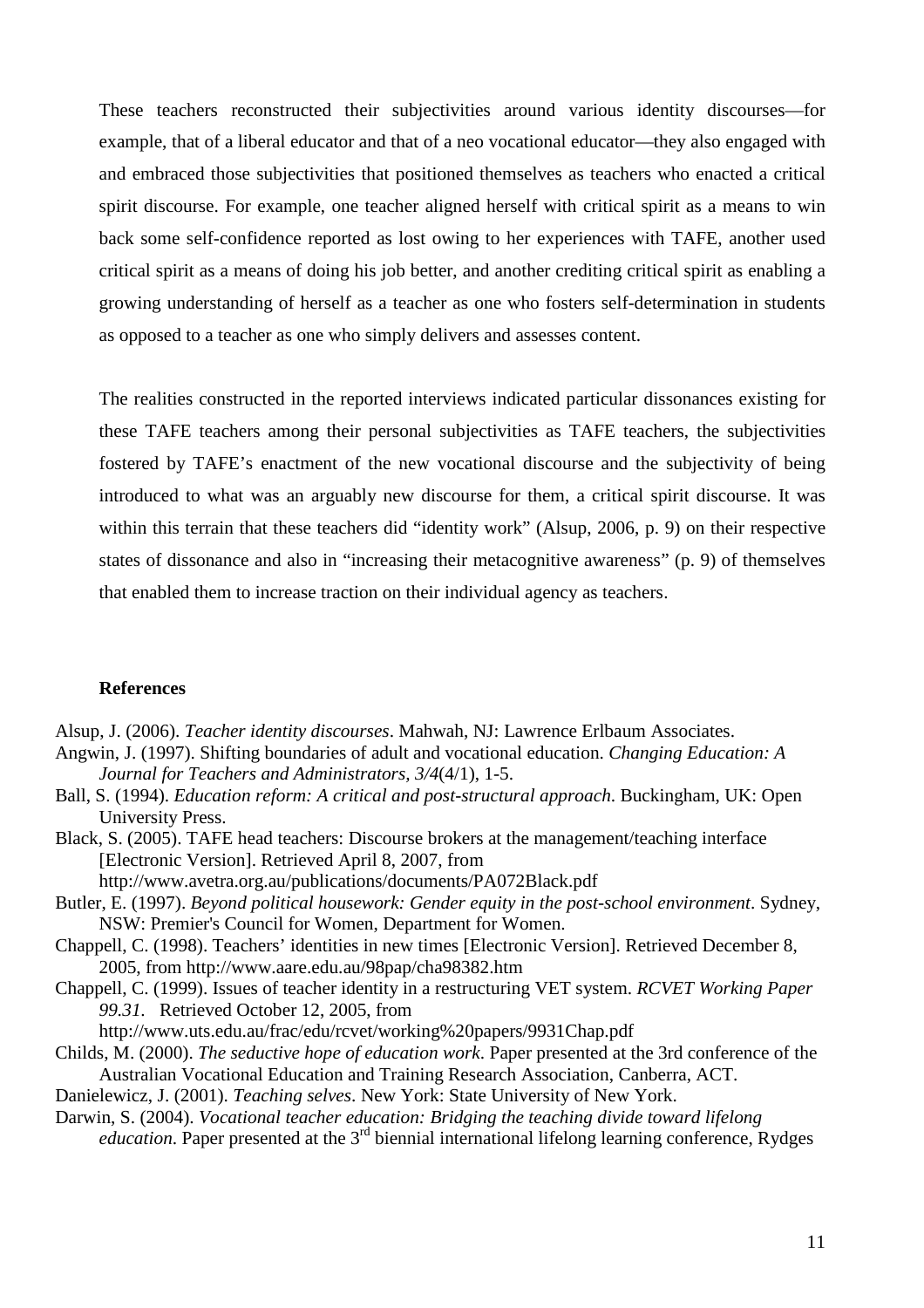Capricorn International Resort, Yeppoon, Qld. Retrieved December, 19, 2005, from http://lifelonglearning.cqu.edu.au/2004/papers/darwin-35-paper.pdf

Department of Education, Employment and Workplace Relations. (2008). *Reframing the future*. Retrieved February 4, 2007, from http://www.dest.gov.au/sectors/training\_skills/policy\_issues\_reviews/key\_issues/nts/dap/future.h

tm

- Elliott, R., Fisher, C., & Rennie, D. (1999). Evolving guidelines for publication of qualitative research studies in psychology and related fields. *British Journal of Clinical Psychology, 38*, 215-229.
- Foucault, M. (1984). The subject and power. In B. Wallis (Ed.), *Art after postmodernism* (pp. 417- 432). Boston, MA: David R. Godine Publishers.
- Grubb, W. (1996). The 'new vocationalism' in the United States: Returning to John Dewey. *Educational Philosophy and Theory, 28*(1), 1-23.
- Gee, J. P. (1999). *An introduction to discourse analysis: Theory and method*. New York: Routledge.
- Gee, J. P. (2005). An introduction to discourse analysis: Theory and method (2<sup>nd</sup> ed.). New York: Routledge.
- Grabau, K. (1999). Life as a sessional teacher. *The Australian Education News,* 13, 4.
- Harris, R., Simons, M., & Clayton, B. (2005). *Shifting mindsets: The changing work roles of vocational education and training practitioners*. Adelaide, SA: The National Centre for Vocational Education Research.
- Hawke, G. (1998). *'Workplaces as components of a formal VET system' in vocational knowledge and institutions: Changing relationships.* Paper presented at the 6th annual international conference on post-compulsory education and training, Brisbane, Qld.
- Kronemann, M. (2001a). TAFE teachers: Facing the challenge [Electronic Version]. Retrieved November 11, 2005, from

http://www.avetra.org.au/abstracts\_and\_papers\_2001/Kronemann\_full.pdf

Kronemann, M. (2001b). TAFE teachers speak out. *The Australian TAFE Teacher, 35*(1), 23-25.

- Marginson, S. (1994, December 7-9). *Markets in education: The dynamics of positional goods and knowledge goods*. Paper presented at the "(re)Forming post-compulsory education and training reconciliation and reconstruction" conference, Brisbane, Qld.
- Marginson, S. (1997). *Markets in education*. St. Leonards, NSW: Allen and Unwin.
- McKenna, S., & Mitchell, J. (2006). *Professional judgment in vocational education and training: A set of resources*. Elizabeth, SA: Department of Education, Science and Training.
- Miller Marsh, M. (2002a). Examining the discourses that shape our teacher identities. *Curriculum Inquiry, 32*(4), 453-469.
- Miller Marsh, M. (2002b). The shaping of Ms. Nicholi: The discursive fashioning of teacher identities. *Qualitative Studies in Education, 15*(3), 333-347.
- Nias, J. (1997). *Seeing anew: Teaching and learning*. London: Routledge/Falmer.
- Oxman-Michelli, W. (1992). Critical thinking as "critical spirit". *Institute for Critical Thinking Resource Publication, Series, 4*(7), 1-13.

Packer, M., & Addison, R. (1989). Evaluating an interpretive account. In M. Packer & R. Addison (Eds.), *Entering the circle: Hermeneutic investigation in psychology* (pp. 275-292). Albany, NY: Sunny Press.

- Paul, R. (1992). *Critical thinking: What every person needs to survive in a rapidly changing world*. Santa Rosa, CA: The Foundation for Critical Thinking.
- Ramsey, G. (2000). *Quality matters: Revitalising teaching: Critical times, critical choices.* Sydney, NSW: New South Wales Department of Education.
- Richardson, L. (1994). Writing: A method of inquiry. In N. Denzin & Y. Lincoln (Eds.), *Handbook of qualitative research* (pp. 516-544). Thousand Oaks, CA: Sage Publications.
- Seddon, T. (1998). *Steering futures: Practices and possibilities of institutional redesign in Australian education and training*. Paper presented at the annual conference of the Australian Association for